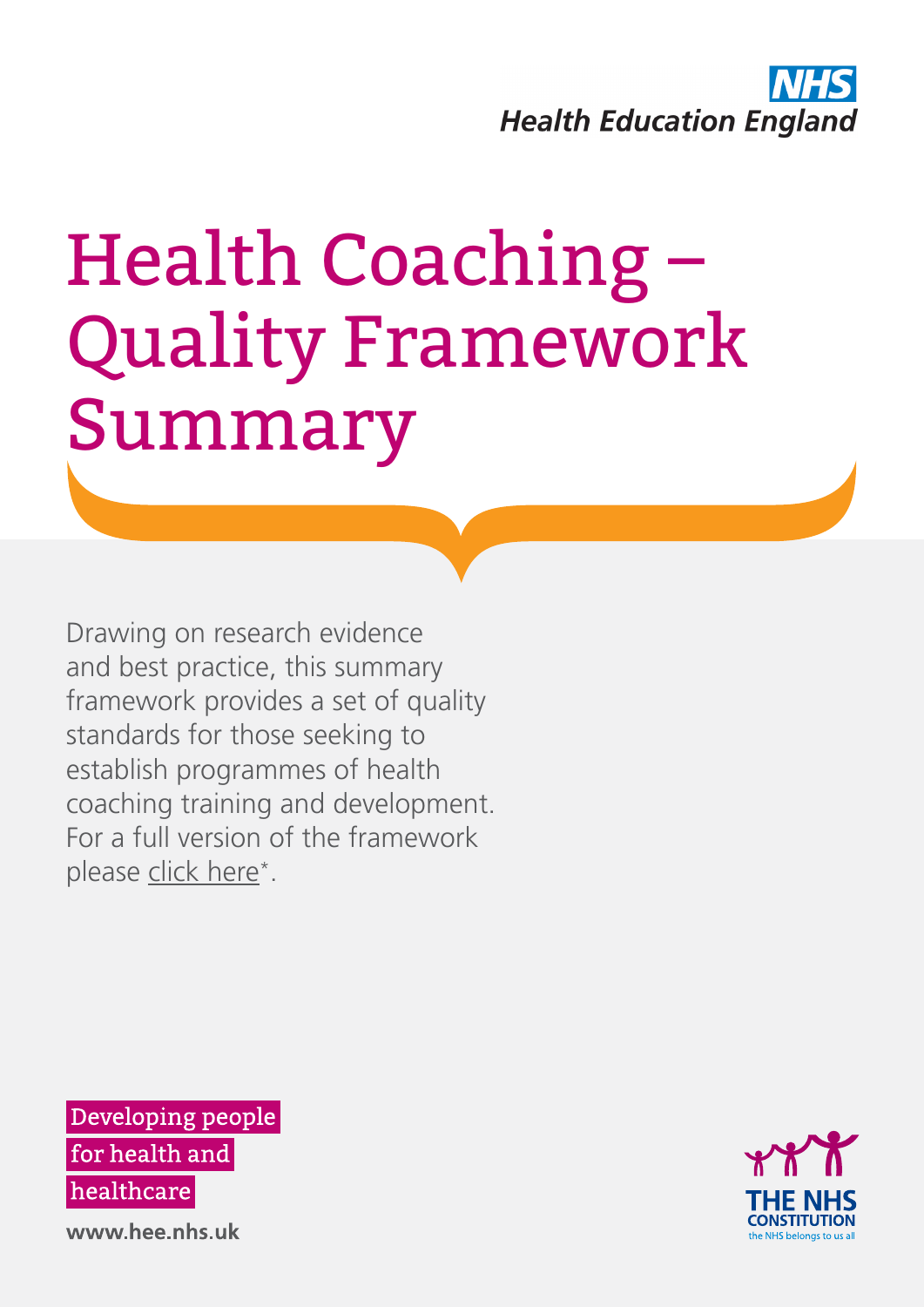This summary is a condensed version of a quality framework synthesising the available research evidence and best practice findings from a number of health coaching training programmes around the country. The framework aims to be of use to all those seeking to commission health coaching training and development programmes within their organisation or locality. In addition to the standards found here, the full version also includes an overview of the policy context, examples of strategies and best practice and a useful list of references and further resources.

#### **The framework is divided into the four following sections:**

#### [1. Programme Design](#page-2-0)

This concerns the background work on which a training and development programme is based, including the curriculum design, the identification of appropriate participants and the fit with other self-management programmes and pathways

#### [2. Programme Delivery](#page-3-0)

This concerns the practical aspects of delivery: the timing, length and accessibility of training sessions

### [3. Monitoring and Evaluation](#page-4-0)

This concerns the effectiveness of the training and development programme. Has it achieved its aims?

#### [4. Sustainability](#page-5-0)

This concerns the ongoing usefulness of coaching skills within the healthcare workforce and their embedding into the 'culture' of healthcare in a given area.

> To see the full version of the Quality Framework please [click here](https://hee.nhs.uk/hee-your-area/north-central-east-london/our-work/attracting-developing-our-workforce/multi-professional-workforce/health-coaching )<sup>\*</sup>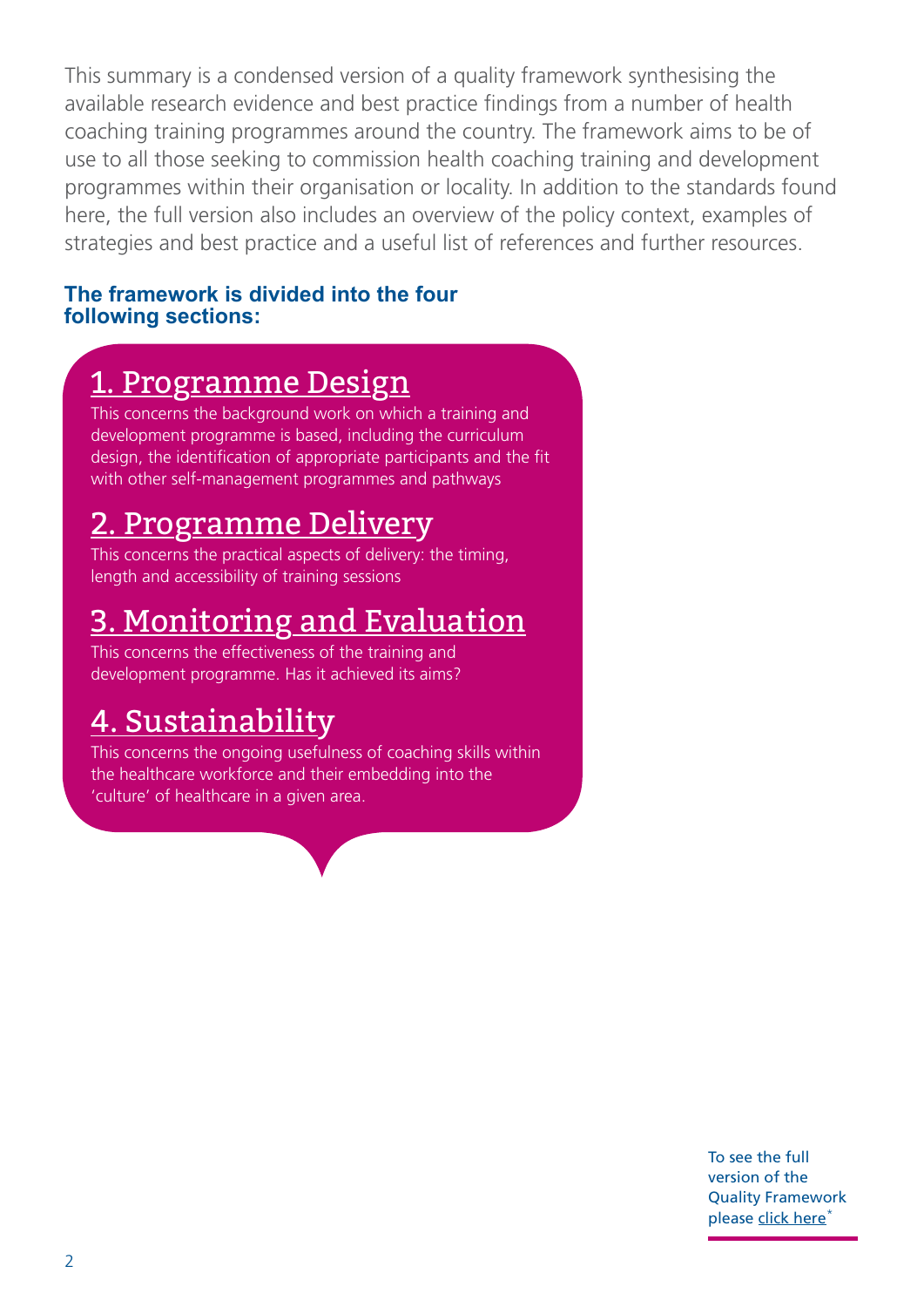## <span id="page-2-0"></span>1. Programme Design

| The programme:                                      | <b>Associated strategies and approaches</b>                                                                                                                                                                                                                        |
|-----------------------------------------------------|--------------------------------------------------------------------------------------------------------------------------------------------------------------------------------------------------------------------------------------------------------------------|
| Draws on available                                  | Training providers have either a strong track record with available evidence                                                                                                                                                                                       |
| evidence and patient                                | of successful past delivery available, or draw on previous research and                                                                                                                                                                                            |
| experience                                          | case studies of what works                                                                                                                                                                                                                                         |
| Is integrated into the                              | Clear objectives are set with regards to the intended outcomes for                                                                                                                                                                                                 |
| needs of local systems and                          | patients, practitioners and the system, and these are linked to learning                                                                                                                                                                                           |
| care pathways                                       | objectives and evaluation                                                                                                                                                                                                                                          |
| Targets the right people                            | Health professional workforce audiences are prioritised based on time<br>and continuity working with patients with long term conditions (LTCs),<br>willingness to get involved, and time and space to practice and embed the<br>skills to maximise value for money |
| Allows sufficient time for                          | A minimum of one and normally two days training is provided initially as                                                                                                                                                                                           |
| practice and reflection                             | part of the core offer, which is integrated with ongoing activities                                                                                                                                                                                                |
| Provides follow up sessions<br>for ongoing practice | Appropriate reflection and ongoing training activities are provided, based<br>on the local setting and participant needs, and participants engage with<br>them on an ongoing basis                                                                                 |

To see further strategies and approaches, along with examples with references and web-links, please [click here](https://hee.nhs.uk/hee-your-area/north-central-east-london/our-work/attracting-developing-our-workforce/multi-professional-workforce/health-coaching )<sup>\*</sup>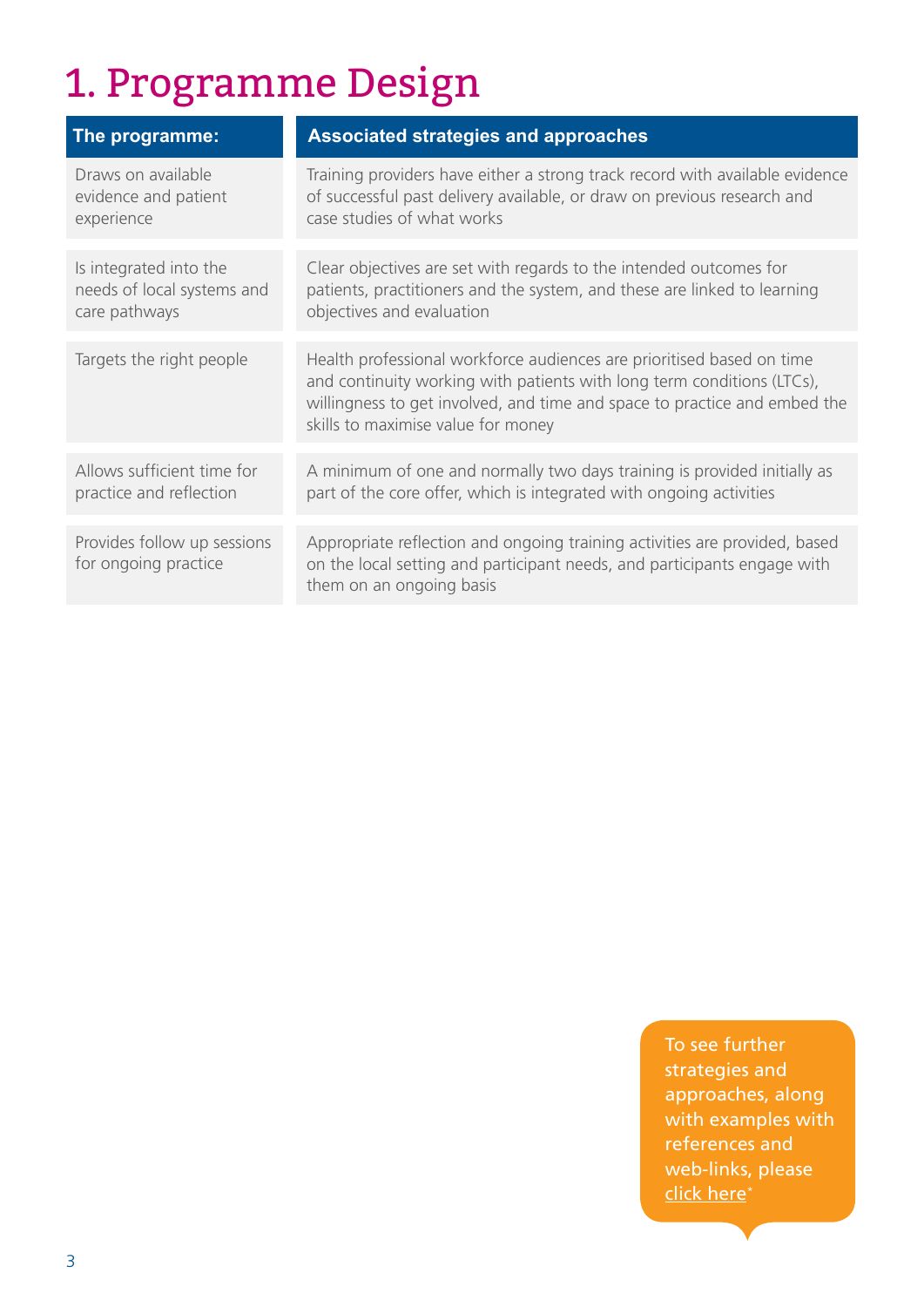## <span id="page-3-0"></span>2. Programme Delivery

| The training:                                                                                           | <b>Associated strategies and approaches</b>                                                                                                                                                                                     |
|---------------------------------------------------------------------------------------------------------|---------------------------------------------------------------------------------------------------------------------------------------------------------------------------------------------------------------------------------|
| Is well-planned, with<br>consideration given to<br>availability of audience                             | Long-lead times (minimum of six weeks) are provided to maximise<br>communications and enable participants to organise cover where<br>necessary                                                                                  |
| Provides demonstrations<br>and enables opportunities<br>for each participant to<br>discuss and reflect  | Experiential learning is the foundation of all training, to be able to<br>challenge existing conceptions, and raise awareness of how important and<br>difficult it can be to place the person at the centre of the conversation |
| Is delivered by experts -<br>high quality trainers with<br>appropriate qualifications<br>and experience | High quality trainers are recruited and consideration should also be given<br>to the presence of health and social care professionals as trainers                                                                               |
| Covers common principles<br>and a core set of<br>competencies developed                                 | Irrespective of methodologies, a core set of principles are covered<br>and competencies addressed, potentially linking to wider competency<br>frameworks (see Framework for examples)                                           |
| Is immersive and safe,<br>providing an opportunity<br>to challenge existing<br>practice                 | Trainers create safety with ground rules, encourage active participation<br>from the start and provide sufficient time for participants to 'open-up'<br>about their own practice and challenges                                 |

To see further strategies and approaches, along with examples with references and web-links, please [click here](https://hee.nhs.uk/hee-your-area/north-central-east-london/our-work/attracting-developing-our-workforce/multi-professional-workforce/health-coaching )<sup>\*</sup>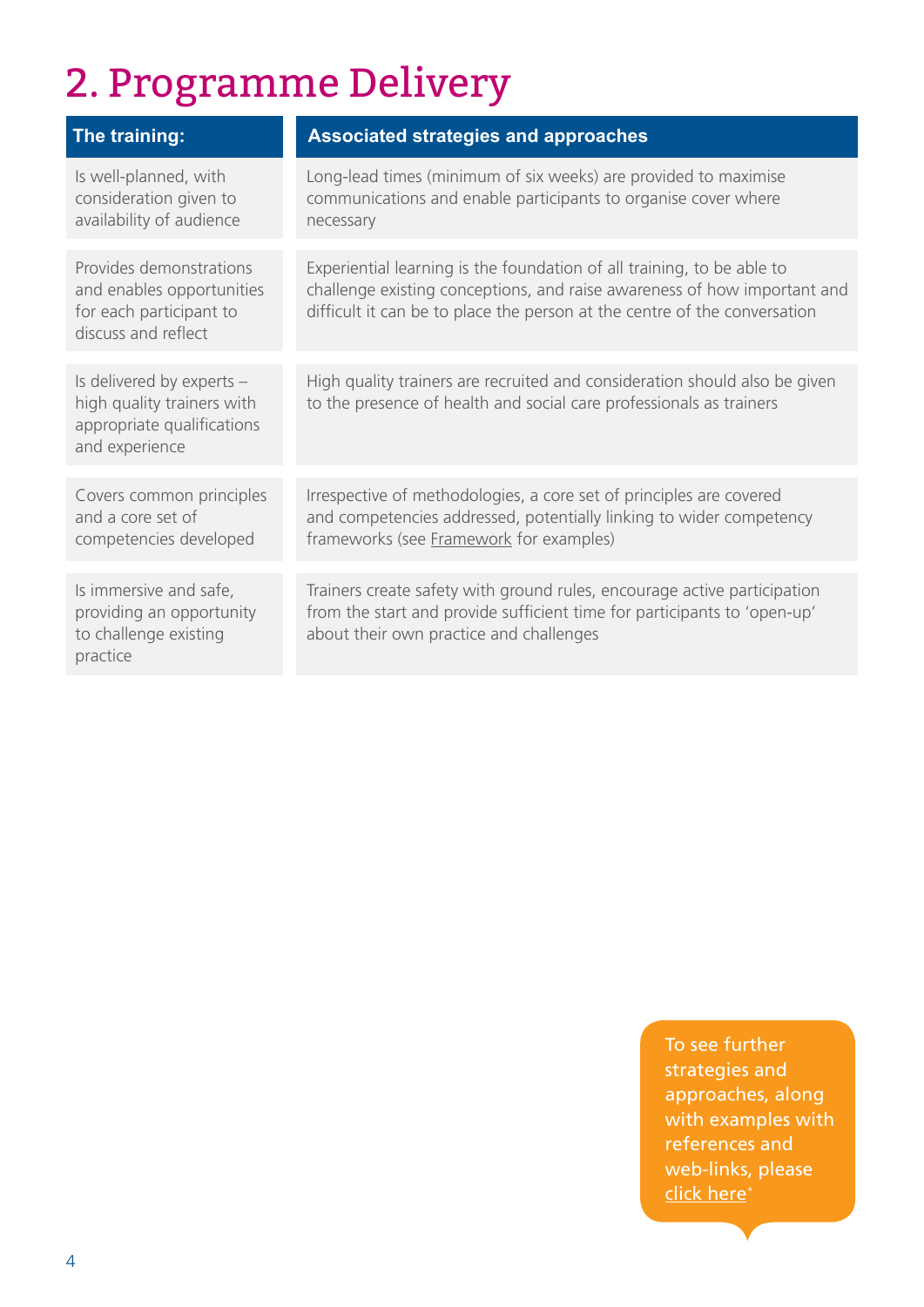## <span id="page-4-0"></span>3. Monitoring and Evaluation

| The programme:                                                                                             | <b>Associated strategies and approaches</b>                                                                                                                                                                                                                                                         |
|------------------------------------------------------------------------------------------------------------|-----------------------------------------------------------------------------------------------------------------------------------------------------------------------------------------------------------------------------------------------------------------------------------------------------|
| Is systematically assessed<br>using clear criteria by peers<br>or independent reviewers                    | Assessment is made of the training delivery to ensure that the recruitment<br>of participants and content is aligned with original design. Feedback is<br>sought from participants on the quality of the training material and course<br>delivery                                                   |
| Seeks feedback from<br>participants to establish<br>immediate and<br>intermediate outcomes                 | Qualitative feedback is sought on the training delivered (wherever possible<br>this data is comparative). Feedback is sought at baseline, end point and at<br>a follow up stage to check it has been embedded                                                                                       |
| Is evaluated using proxy<br>measures to assess that<br>the training is being<br>implemented effectively    | Use supervision and shadowing to give participants opportunities to<br>reflect upon and assess the quality of their resulting conversations with<br>patients, and monitor the quality of shared-decision making outputs, such<br>as care-plans                                                      |
| Draws on measures<br>that are in use across<br>the healthcare system<br>to establish long term<br>outcomes | Relevant clinical measures are identified, collected and analysed for service<br>improvement. Systematic patient feedback is collected using a validated<br>tool. Staff measures are collected to assess how embedded training<br>approaches have become and to note any changes in staff wellbeing |

To see further strategies and approaches, along with examples with references and web-links, please [click here](https://hee.nhs.uk/hee-your-area/north-central-east-london/our-work/attracting-developing-our-workforce/multi-professional-workforce/health-coaching )<sup>\*</sup>